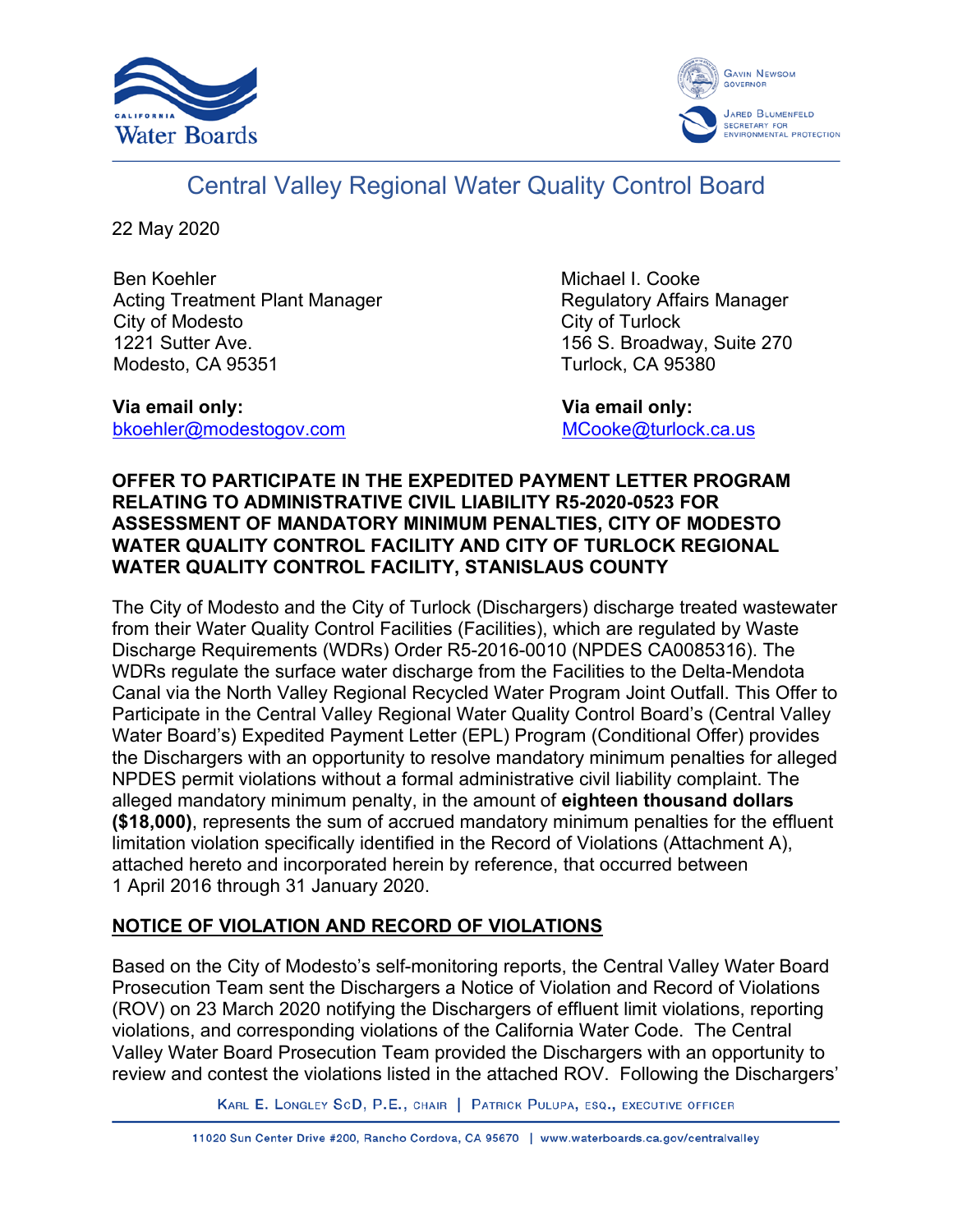review of the ROV, the Central Valley Water Board Prosecution Team confirmed that the violations listed in the ROV are subject to mandatory minimum penalties.

## **STATUTORY LIABILITY**

Water Code section 13385(h) and (i) require the assessment of a mandatory minimum penalty of \$3,000 for each specified serious and chronic effluent limit violation. Pursuant to Water Code section 13385.1(a), the failure to file a discharge monitoring report required pursuant to section 13383 for each complete period of thirty (30) days following the deadline for submitting the report also constitutes a serious violation subject to a mandatory minimum penalty under Water Code section 13385(h). The Discharger may also be subject to discretionary administrative civil liabilities pursuant to Water Code section 13385(c) of up to \$10,000 for each day in which the violation occurs, and \$10 for each gallon discharged but not cleaned up in excess of 1,000 gallons. These mandatory minimum penalties and discretionary administrative civil liabilities may be assessed by the Central Valley Water Board beginning with the date that the violations first occurred. The formal enforcement action that the Central Valley Water Board uses to assess such liability is an administrative civil liability complaint, although the Central Valley Water Board may instead refer such matters to the Attorney General's Office for prosecution. If referred to the Attorney General for prosecution, the Superior Court may assess up to \$25,000 for each day in which the violation occurs, and \$25 for each gallon discharged but not cleaned up in excess of 1,000 gallons.

#### **SETTLEMENT OFFER**

The City of Modesto can avoid the issuance of a formal enforcement action and settle the alleged violations identified in Attachment A by participating in the EPL Program.

To promote resolution of these violations, the Central Valley Water Board Prosecution Team makes this Conditional Offer. The Central Valley Water Board's Prosecution Team proposes to resolve the violation without the issuance of a formal enforcement action through this Conditional Offer assessing **eighteen thousand dollars (\$18,000)** in mandatory minimum penalties. If the City of Modesto accepts this proposal, subject to the conditions below, the Central Valley Water Board Prosecution Team will accept that payment in settlement of any enforcement action that would otherwise arise out of the violations identified in Attachment A. Accordingly, the Central Valley Water Board Prosecution Team will forego issuance of a formal administrative civil liability complaint, will not refer the violations to the Attorney General, and will waive its right to seek additional discretionary civil liabilities for the violations identified in Attachment A. This Conditional Offer does not address or resolve liability for any violation that is not specifically identified in Attachment A, regardless of the date that the violation occurred.

If the City of Modesto accepts this Conditional Offer, please complete and return the enclosed "Acceptance of Conditional Resolution and Waiver of Right to Hearing; (proposed) Order" (Acceptance and Waiver) on or before **19 June 2020**. The Acceptance and Waiver constitutes a settlement of the violations specifically identified in Attachment A.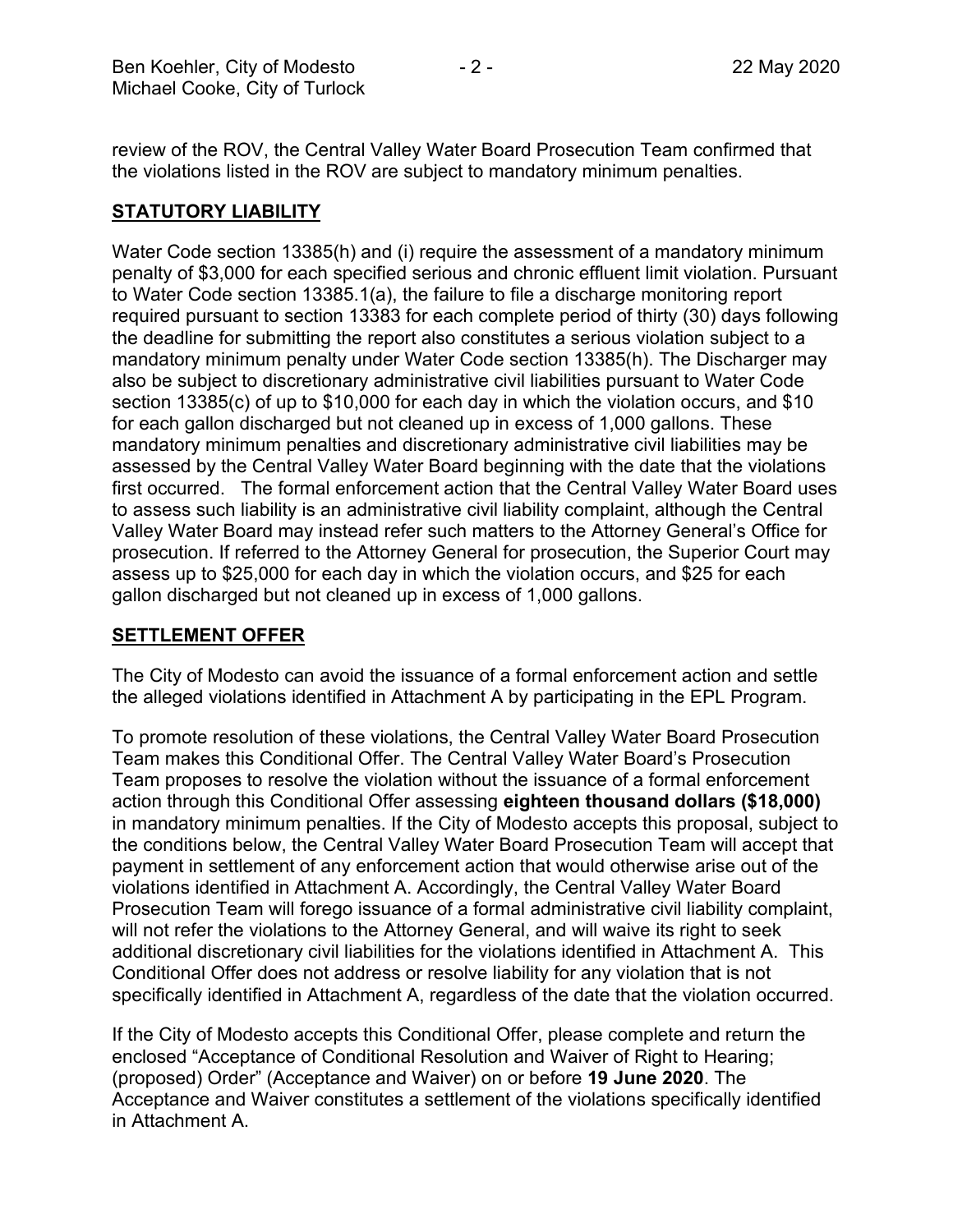#### **CONDITIONS FOR CENTRAL VALLEY WATER BOARD ACCEPTANCE OF RESOLUTION**

Federal regulations require the Central Valley Water Board to publish and allow the public thirty (30) days to comment on any settlement of an enforcement action addressing NPDES permit violations (40 C.F.R. section 123.27(d)(2)(iii)). Notice of this settlement will be published on the Central Valley Water Board's website at:

#### [This Settlement Notice](https://www.waterboards.ca.gov/centralvalley/board_decisions/tentative_orders/)

#### [https://www.waterboards.ca.gov/centralvalley/board\\_decisions/tentative\\_orders/](https://www.waterboards.ca.gov/centralvalley/board_decisions/tentative_orders/)

If no comments are received within the 30-day comment period, and unless there are new material facts that become available to the Central Valley Water Board, the Executive Officer or his designee will execute the Acceptance and Waiver as a stipulated order assessing the uncontested mandatory minimum penalty amount pursuant to Water Code sections 13385.

However, if significant comments are received in opposition to the settlement, this Conditional Offer may be withdrawn. In that case, the City of Modesto's waiver pursuant to the Acceptance and Waiver will be void and the violation(s) will be addressed in an administrative civil liability hearing. At the hearing, the City of Modesto will be free to make arguments to any of the alleged violations, and the City of Modesto's prior agreement to accept this Conditional Offer will be treated as a settlement communication and will not in any way be binding or used as evidence against the City of Modesto. The City of Modesto will be provided with further information on the administrative civil liability hearing process.

If the City of Modesto chooses to sign the Acceptance and Waiver, full payment of the assessed amount may be submitted with the waiver. However, full payment of the assessed amount shall be due no later than thirty (30) calendar days after the date the Acceptance and Waiver is executed by the Executive Officer. In accordance with California Water Code section 13385(n)(1) and California Water Code section 13385.1(c)(1), funds collected for violations of effluent limitations and reporting requirements pursuant to section 13385 and 13385.1 shall be deposited in the State Water Pollution Cleanup and Abatement Account. Accordingly, the **\$18,000** liability shall be paid by cashiers or certified check made out to the "State Water Pollution Cleanup and Abatement Account". Failure to pay the full penalty within the required time period may subject the City of Modesto to further liability.

The City of Modesto shall indicate on the check the number of this EPL and send it to the State Water Resources Control Board, Accounting Office, Attn: R5-2020-0523 Payment, PO Box 1888, Sacramento, California, 95812-1888. The waiver and a copy of the check must also be mailed to the Central Valley Water Board at 11020 Sun Center Drive #200, Rancho Cordova, CA, 95670 attention to Xuan Luo.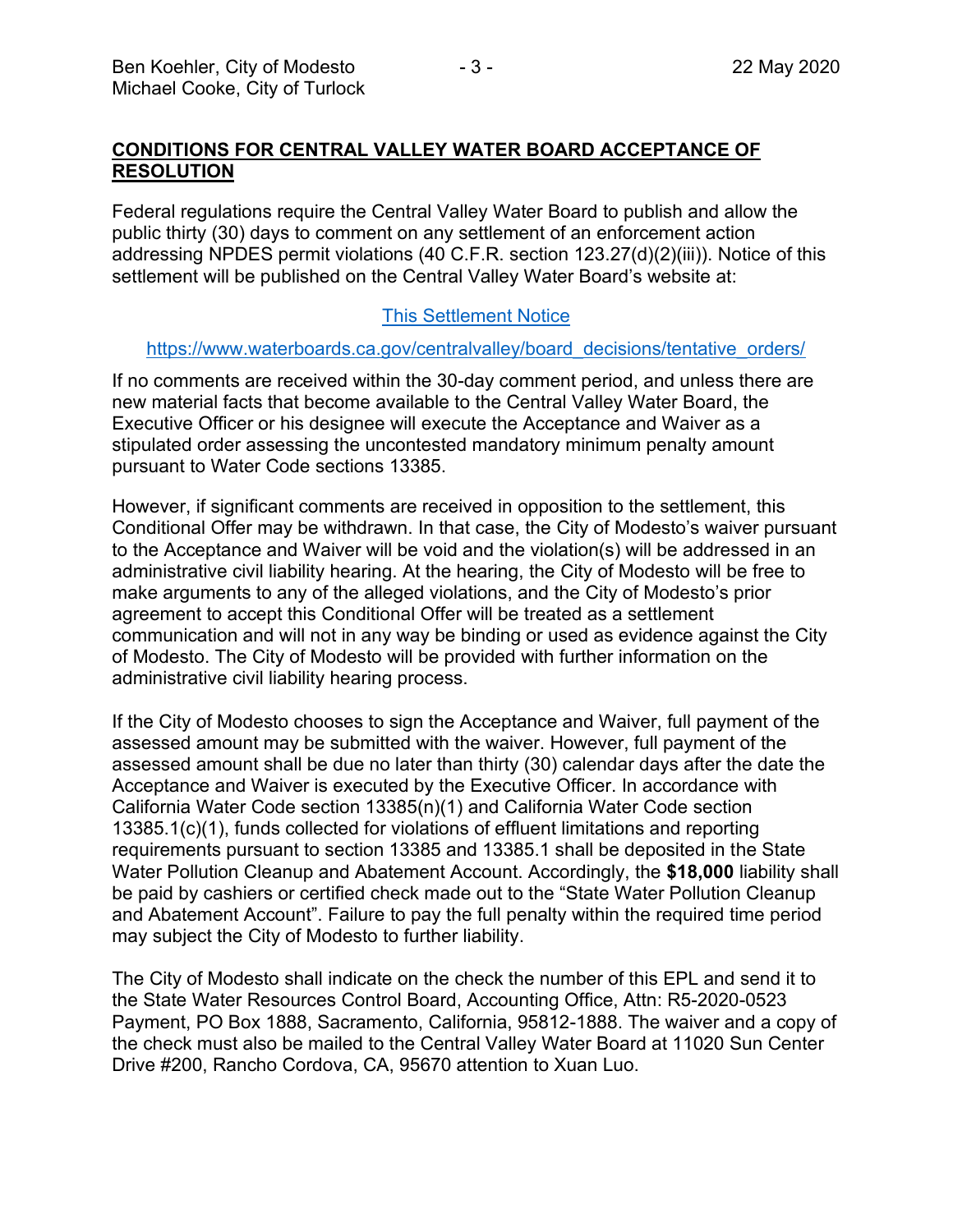If you have any questions or comments regarding this Conditional Offer, please contact Xuan Luo at (916) 464-4606 or [Xuan.Luo@waterboards.ca.gov.](mailto:Xuan.Luo@waterboards.ca.gov)

*Original Signed by*

Stewart W. Black Acting Assistant Executive Officer

- Enclosures (2): Attachment A Record of Violations Acceptance of Conditional Resolution and Waiver of Right to Hearing
- cc: Eric Magnan, USEPA, Region 9, Via email (magnan.eric@epa.gov) David Boyers, Office of Enforcement, Via email (David.Boyers@waterboards.ca.gov) Jessica Jahr, Office of Chief Counsel, Via email, (Jessica.Jahr@waterboards.ca.gov) Adam Laputz, Central Valley Water Board Advisory Team, Via email, (Adam.Laputz@waterboards.ca.gov) Walter Ward, Stanislaus County Environmental Health, Via email, (wward@envres.org) David Huff, CPO, Via email, Via email (dhuff@turlock.ca.us)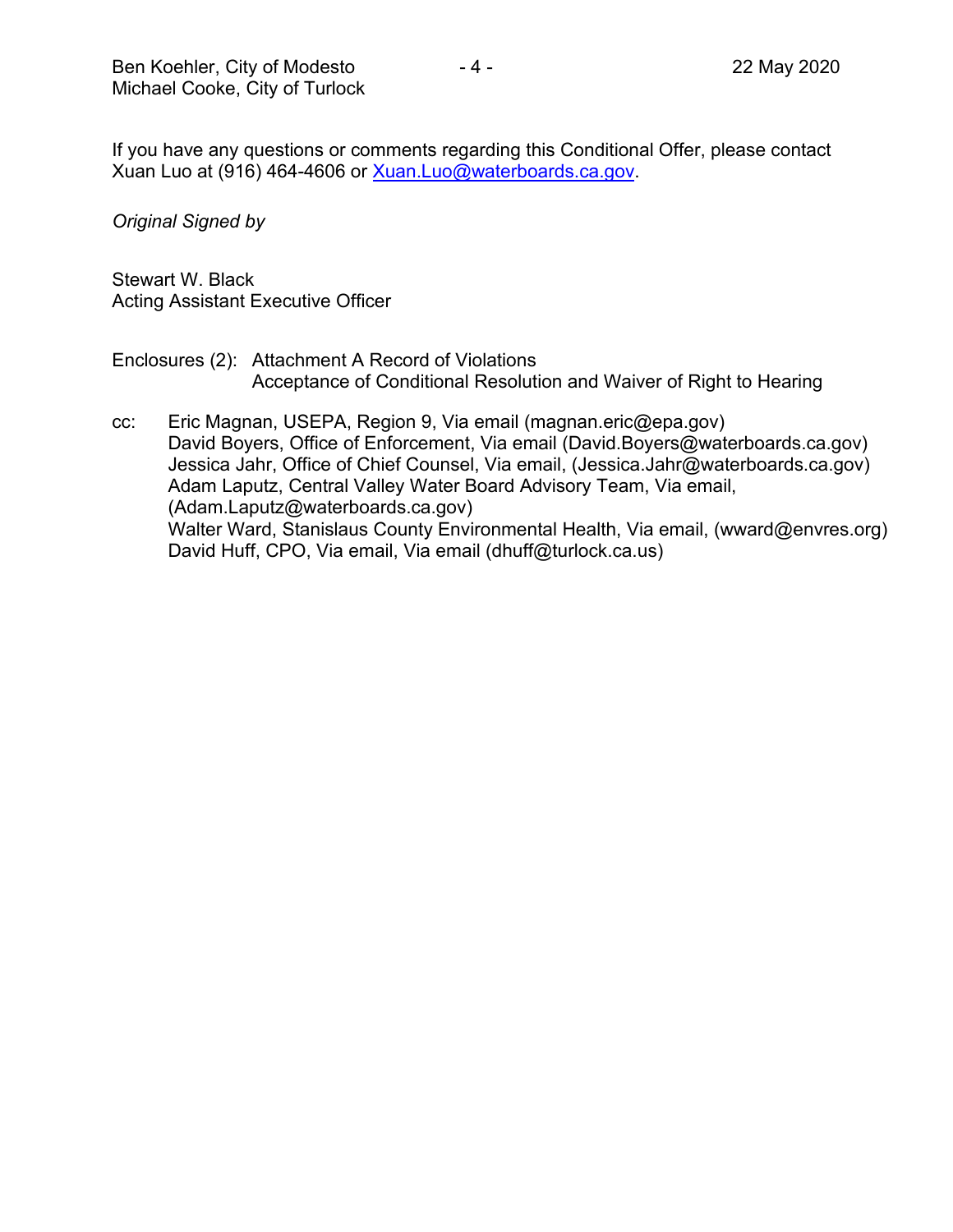#### **ATTACHMENT A TO SETTLEMENT OFFER NO. R5-2020-0523 Record of Violations Subject to Mandatory Minimum Penalties**

#### **Cities of Modesto Water Quality Control Facility**

#### RECORD OF VIOLATIONS (1 April 2016 through 31 January 2020) MANDATORY PENALTIES (Data reported under Monitoring and Reporting Programs R5-2016-0010)

The following table lists the alleged violations subject to mandatory minimum penalties (MMPs), pursuant to Water Code section 13385(h) and (i).

### **Table A. Violations subject to Mandatory Penalties**

| <b>Item</b>    | <b>Date</b> | <b>Parameter</b>      | <b>Units</b>      | <b>Limit</b> | <b>Measured</b> | <b>Period</b>                   | Violation<br><b>Type</b> | <b>MMP Type</b> | <b>CIWQS</b> |
|----------------|-------------|-----------------------|-------------------|--------------|-----------------|---------------------------------|--------------------------|-----------------|--------------|
| 1              | $3-May-18$  | <b>Total Coliform</b> | <b>MPN/100 mL</b> | 240          | 350             | Instantaneous<br><b>Maximum</b> | <b>OEV</b>               | <b>NCHRON</b>   | 1045170      |
| 2              | 21-Jul-19   | <b>Total Coliform</b> | MPN/100 mL        | 2.2          | 4               | 7-Day Median                    | <b>OEV</b>               | <b>NCHRON</b>   | 1062574      |
| 3              | 22-Jul-19   | <b>Total Coliform</b> | MPN/100 mL        | 2.2          | $\overline{4}$  | 7-Day Median                    | <b>OEV</b>               | <b>NCHRON</b>   | 1062579      |
| 4              | 23-Jul-19   | <b>Total Coliform</b> | MPN/100 mL        | 2.2          | 4.5             | 7-Day Median                    | <b>OEV</b>               | <b>NCHRON</b>   | 1062570      |
| 5              | 24-Jul-19   | <b>Total Coliform</b> | <b>MPN/100 mL</b> | 2.2          | 4.5             | 7-Day Median                    | <b>OEV</b>               | <b>CHRON</b>    | 1062575      |
| 6              | 25-Jul-19   | <b>Total Coliform</b> | MPN/100 mL        | 2.2          | 4.5             | 7-Day Median                    | <b>OEV</b>               | <b>CHRON</b>    | 1062576      |
| $\overline{7}$ | 26-Jul-19   | <b>Total Coliform</b> | <b>MPN/100 mL</b> | 2.2          | 4.5             | 7-Day Median                    | <b>OEV</b>               | <b>CHRON</b>    | 1062578      |
| 8              | 16-Jan-20   | <b>Total Coliform</b> | MPN/100 mL        | 240          | 350             | Instantaneous<br>Maximum        | <b>OEV</b>               | <b>CHRON</b>    | 1070977      |
| 9              | 16-Jan-20   | <b>Total Coliform</b> | MPN/100 mL        | 23           | 350             | > Once in 30-day<br>period      | <b>OEV</b>               | <b>CHRON</b>    | 1070978      |
| 10             | 17-Jan-20   | <b>Total Coliform</b> | MPN/100 mL        | 23           | 33              | > Once in 30-day<br>period      | <b>OEV</b>               | <b>CHRON</b>    | 1070979      |

1. First excursion occurred on 10 January 2020 with reported results of 33 MPN/100 mL.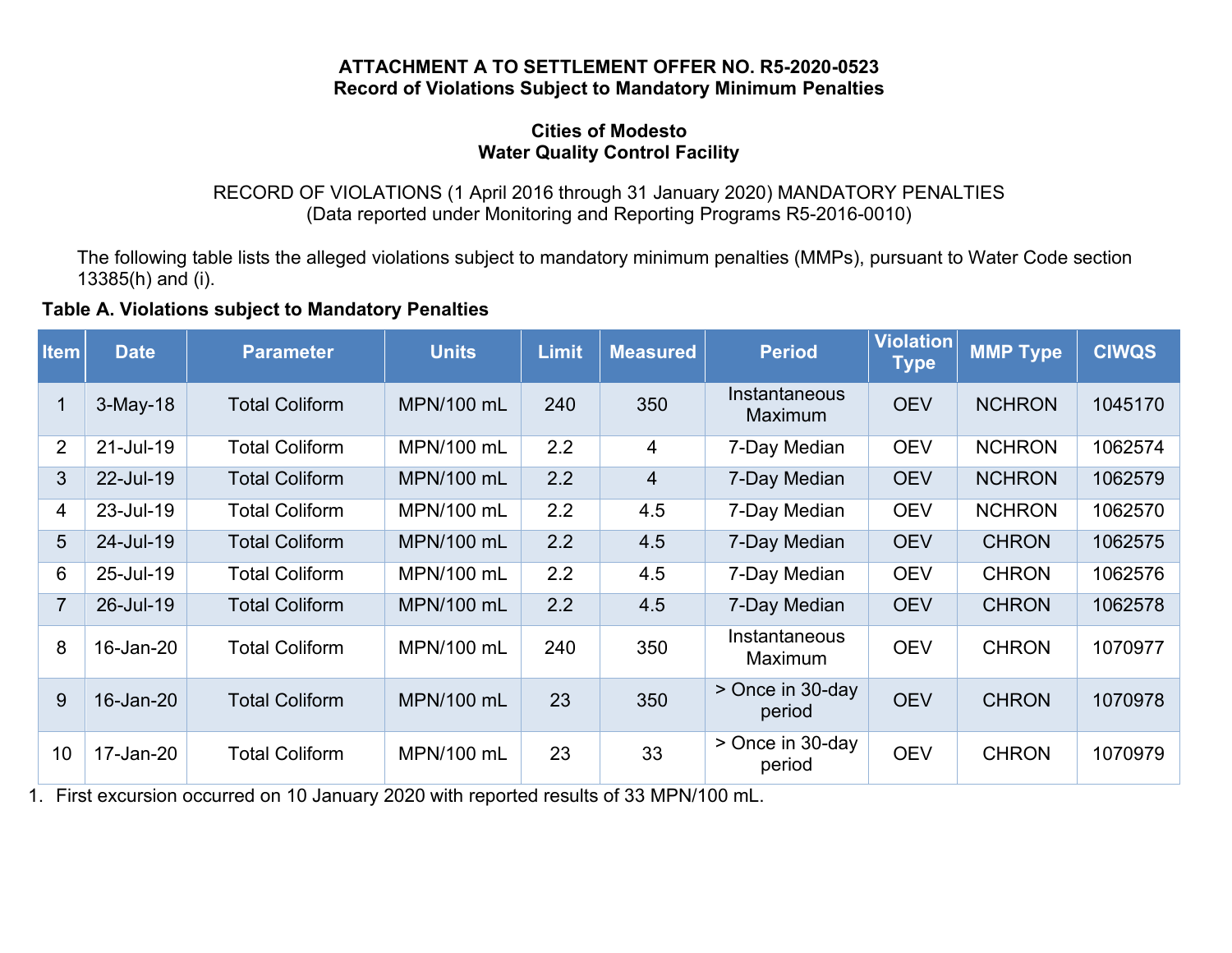#### **Attachment A to Settlement Offer No. R5-2020-0523 Record of Violations Subject to Mandatory Minimum Penalties**

## **VIOLATIONS SUMMARY**

| <b>VIOLATIONS AS OF:</b>                      | 1/31/2020 |  |
|-----------------------------------------------|-----------|--|
| <b>Group I Serious Violations:</b>            |           |  |
| <b>Group II Serious Violations:</b>           | O         |  |
| Non-Serious Violations Not Subject to MMPs: 4 |           |  |
| Non-serious Violations Subject to MMPs:       | 6         |  |
| <b>Total Violations Subject to MMPs:</b><br>6 |           |  |

## **Mandatory Minimum Penalty Amount for Effluent Limit Violations**

6 Non-serious Violations Subject to MMPs x \$3,000 Per Violation = \$18,000

## **Total Expedited Mandatory Minimum Penalty = \$18,000**

### **Table B. Definition**

| <b>Abbreviation</b>              | <b>Description</b>                                                                                                                                                                                                                                               |  |  |  |
|----------------------------------|------------------------------------------------------------------------------------------------------------------------------------------------------------------------------------------------------------------------------------------------------------------|--|--|--|
| CAT <sub>1</sub>                 | Violation of effluent limitation for Group I pollutant.                                                                                                                                                                                                          |  |  |  |
| CAT <sub>2</sub>                 | Violation of effluent limitation for Group II pollutant                                                                                                                                                                                                          |  |  |  |
| <b>CHRON</b>                     | Chronic violation as defined by Water Code section 13385 (i). Any non-serious violation that falls within a<br>180-day period with three preceding violations. Thus, the fourth non-serious violation that occurs within a<br>180-day period is subject to MMPs. |  |  |  |
| <b>CIWQS</b>                     | California Integrated Water Quality System database.<br>https://www.waterboards.ca.gov/water_issues/programs/ciwqs/                                                                                                                                              |  |  |  |
| <b>CTOX</b>                      | Violation of chronic toxicity effluent limitation.                                                                                                                                                                                                               |  |  |  |
| <b>DREP</b>                      | Deficient reporting violation. This will only result in MMPs if the report is so deficient as to make<br>determination of compliance impossible for the reporting period.                                                                                        |  |  |  |
| <b>LREP</b>                      | Late Reporting violation. Every 30-Days a report is late counts as one serious late reporting violation<br>subject to MMPs.                                                                                                                                      |  |  |  |
| <b>Measured</b>                  | Reported value for the monitoring period by the Discharger.                                                                                                                                                                                                      |  |  |  |
| <b>MMP Type</b>                  | Classification of the type of MMP violation.                                                                                                                                                                                                                     |  |  |  |
| <b>Occurrence</b><br><b>Date</b> | Date that a violation occurred. For averaging period limitation violations, such as weekly and monthly<br>averages, the last day of the reporting period is used such as last day of the week (Saturday) and last day<br>of the month, respectively.             |  |  |  |
| <b>OEV</b>                       | Violation of any constituent-specific effluent limitation not included in Group I or Group II.                                                                                                                                                                   |  |  |  |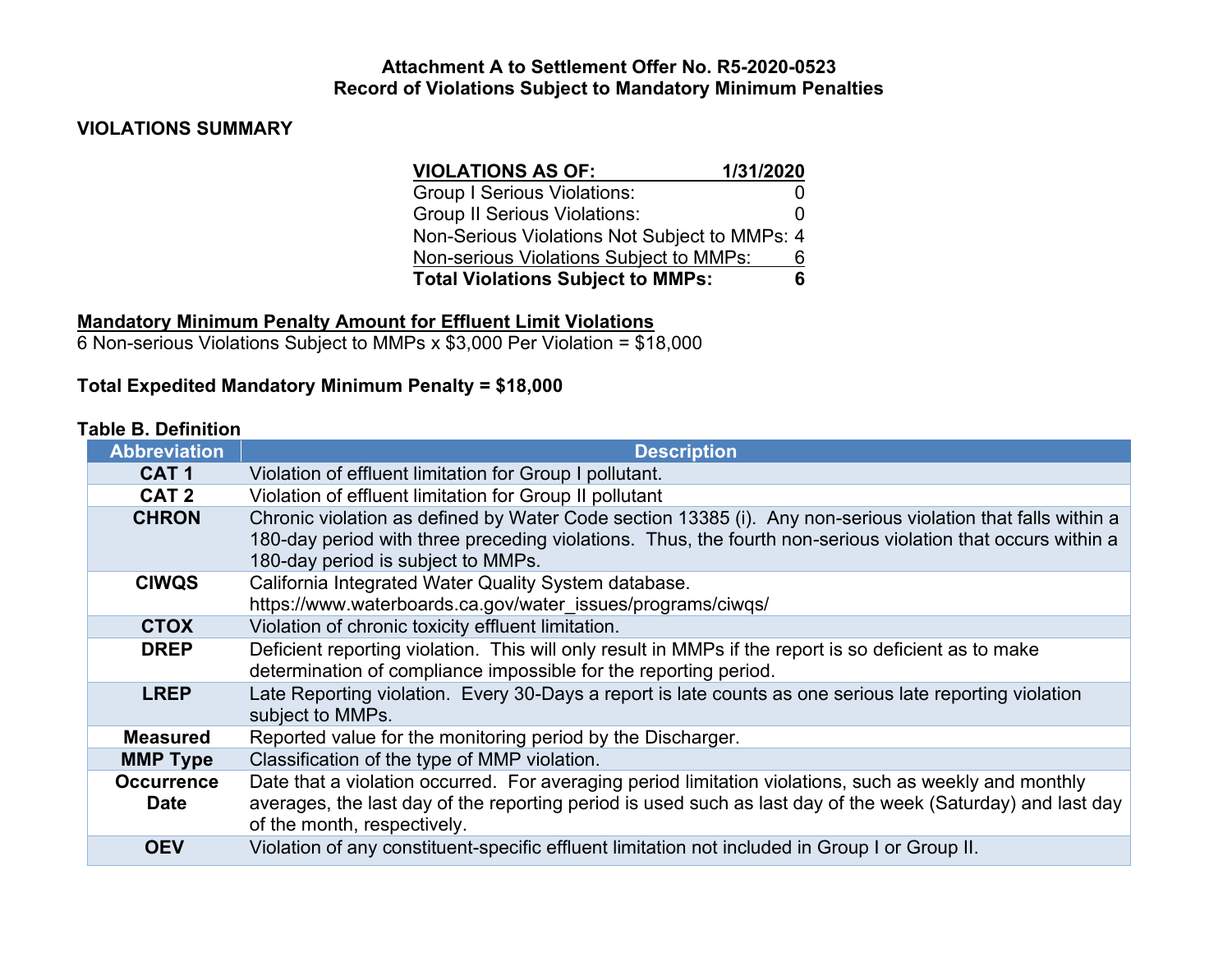## **Attachment A to Settlement Offer No. R5-2020-0523 Record of Violations Subject to Mandatory Minimum Penalties**

| Abbreviation  | <b>Description</b>                                                                                                                                                                            |  |
|---------------|-----------------------------------------------------------------------------------------------------------------------------------------------------------------------------------------------|--|
| <b>NCHRON</b> | Non-serious violation falls within the first three violations in a 180-day period, thus, not subject to MMP.                                                                                  |  |
| <b>SIG</b>    | Serious Violation:<br>For Group I pollutants that exceed the effluent limitation by 40 percent or more.<br>For Group II pollutants that exceed the effluent limitation by 20 percent or more. |  |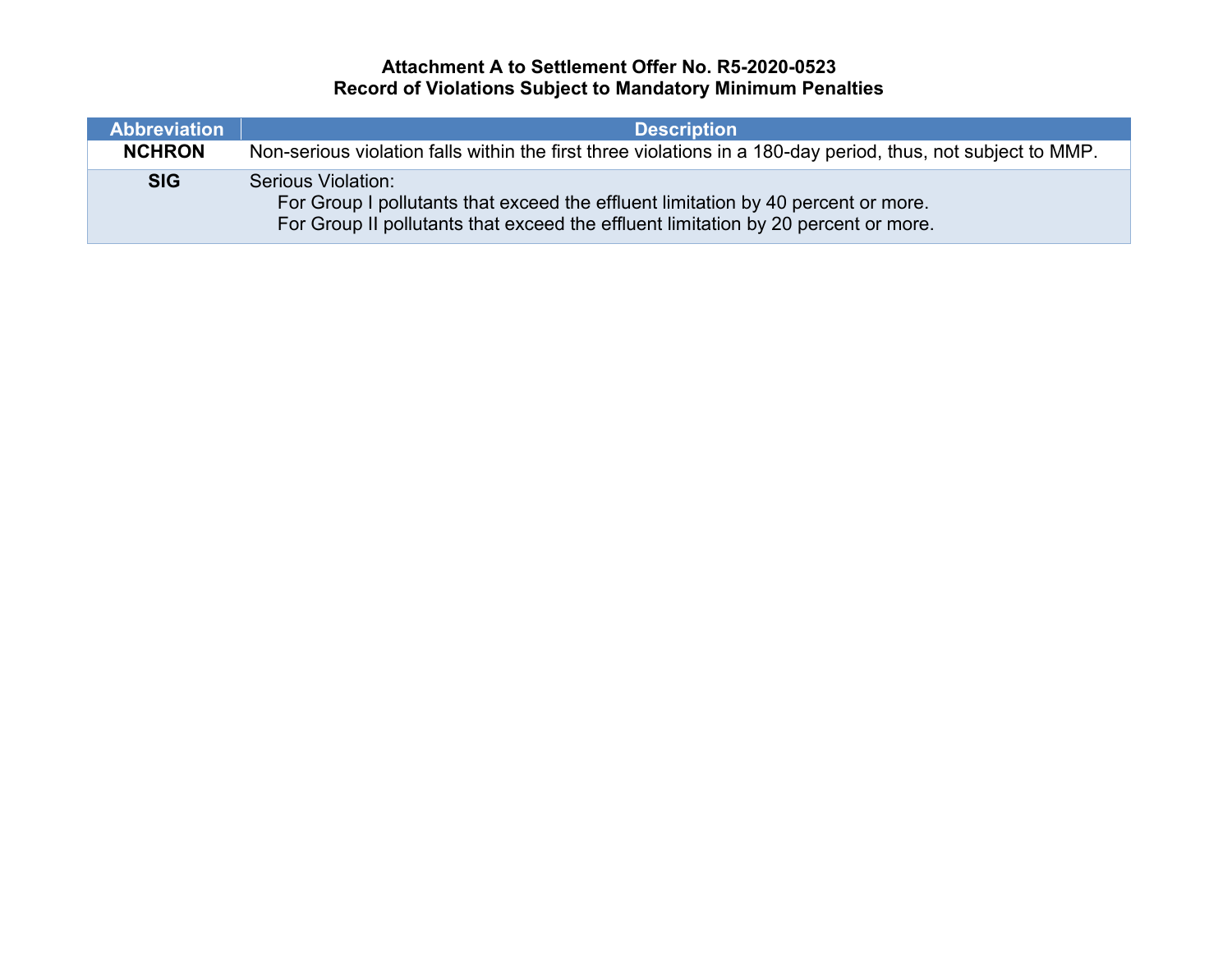### **Offer to Participate in Expedited Payment Letter Program City of Modesto EPL R5-2020-0523**

### **ACCEPTANCE OF CONDITIONAL RESOLUTION AND WAIVER OF RIGHT TO HEARING; (proposed) ORDER**

By signing below and returning this Acceptance of Conditional Resolution and Waiver of Right to Hearing (Acceptance and Waiver) to the Central Valley Regional Water Quality Control Board (Central Valley Water Board), the City of Modesto hereby accepts the "Offer to Participate in Expedited Payment Letter Program" (Conditional Offer), incorporated herein by reference, and waives the right to a hearing before the Central Valley Water Board to dispute the allegations of violations described in the Record of Violations (ROV), which is included as Attachment A to the Conditional Offer.

The City of Modesto agrees that the Conditional Offer shall serve as a complaint pursuant to Article 2.5 of the California Water Code and that no separate complaint is required for the Central Valley Water Board to assert jurisdiction over the alleged violations through its Chief Prosecutor. The City of Modesto agrees to pay the penalties required by California Water Code section 13385(h) and/or (i), in the sum of **\$18,000** (Expedited Payment Amount), which shall be deemed payment in full of any civil liability pursuant to Water Code section 13385 that otherwise might be assessed for the violations described in the ROV. The City of Modesto understands that this Acceptance and Waiver waives its right to contest the allegations in the ROV and the amount of civil liability assessed for the violations.

The City of Modesto understands that this Acceptance and Waiver does not address or resolve liability for any violation that is not specifically identified in the ROV.

Upon execution by the City of Modesto, the completed Acceptance and Waiver shall be returned via email and/or U.S. mail to:

Xuan Luo, Senior Water Resources Control Engineer NPDES Compliance and Enforcement 11020 Sun Center Drive, Suite 200 Rancho Cordova, CA 95670 Phone: (916) 464-4606 [xuan.luo@waterboards.ca.gov](mailto:xuan.luo@waterboards.ca.gov)

The City of Modesto understands that federal regulations set forth at title 40, Code of Federal Regulations, section 123.27(d)(2)(iii) require the Central Valley Water Board to publish notice of and provide at least thirty (30) days for public comment on any proposed resolution of an enforcement action addressing NPDES permit violations. Accordingly, this Acceptance and Waiver, prior to execution by the Central Valley Water Board Executive Officer, will be published as required by law for public comment.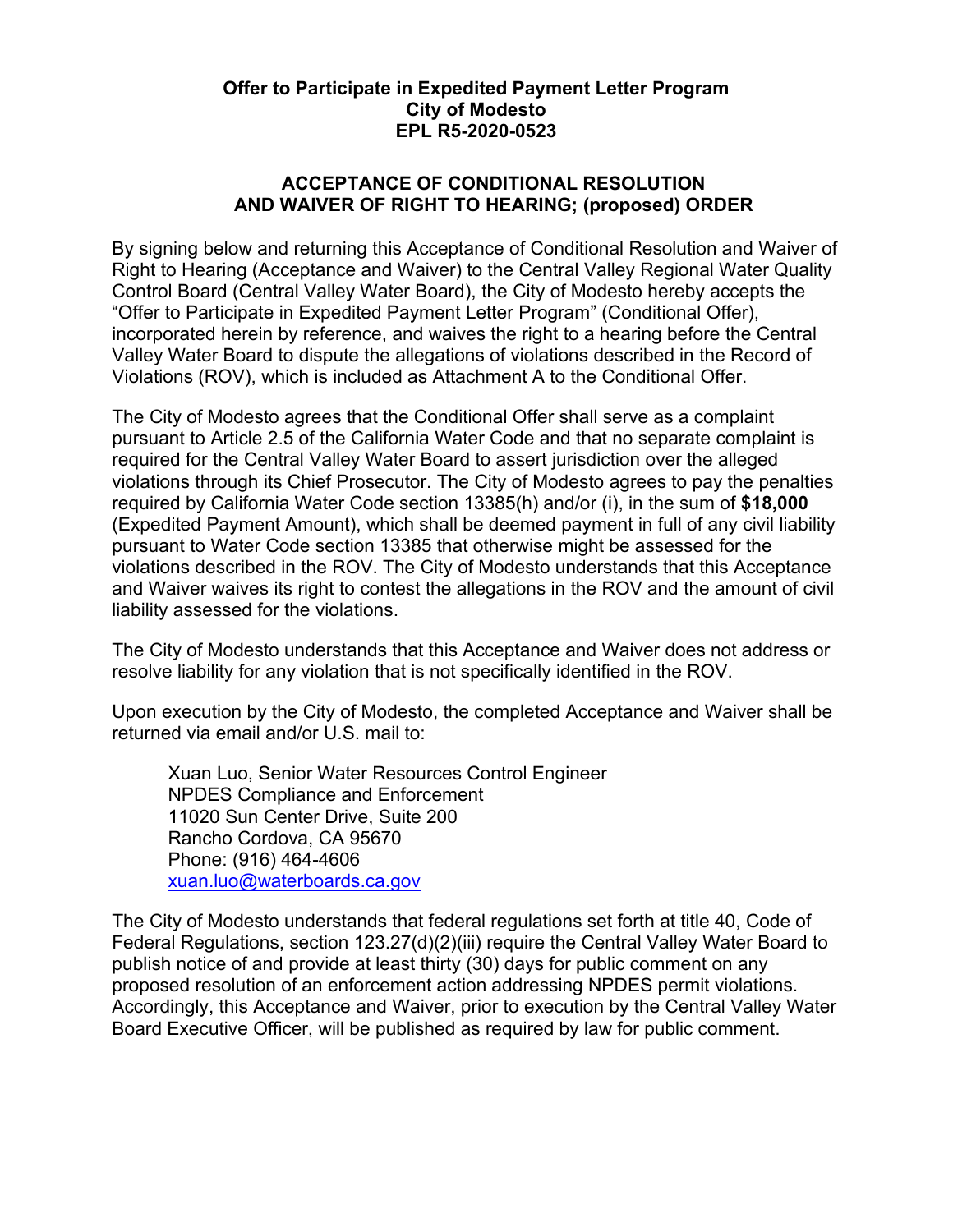Offer to Participate in Expedited Payment Letter Program EPL R5-2020-0523

If no comments are received within the notice period that causes the Central Valley Water Board Executive Officer to question the Expedited Payment Amount, the Central Valley Water Board Executive Officer or his designee will execute this Acceptance and Waiver.

The City of Modesto understands that if significant comments are received in opposition to the Expedited Payment Amount, the offer on behalf of the Central Valley Water Board to resolve the violations set forth in the ROV may be withdrawn. In that circumstance, the City of Modesto will be advised of the withdrawal and an administrative civil liability complaint may be issued and the matter may be set for a hearing before the Central Valley Water Board. For such a liability hearing, the City of Modesto understands that this Acceptance and Waiver executed by the City of Modesto will be treated as a settlement communication and will not be used as evidence in that hearing.

The City of Modesto further understands that once the Acceptance and Waiver is executed by the Central Valley Water Board Executive Officer or his designee, the full payment required by the deadline set forth below is a condition of this Acceptance and Waiver. In accordance with California Water Code section 13385(n)(1) and California Water Code section 13385.1(c)(1), funds collected for violations of effluent limitations and reporting requirements pursuant to sections 13385 and 13385.1 shall be deposited in the State Water Pollution Cleanup and Abatement Account. Accordingly, the **\$18,000** liability shall be paid by a cashiers or certified check made out to the "State Water Pollution Cleanup and Abatement Account". The City of Modesto may choose to submit the full payment with the Waiver. However, the payment must be submitted to the State Water Resources Control Board no later than thirty (30) calendar days after the date the Acceptance and Waiver is executed by the Central Valley Water Board Executive Officer or his designee.

Payment to the State Water Pollution Cleanup and Abatement Account shall be mailed to:

State Water Resources Control Board, Accounting Office Attn: EPL R5-2020-0523 Payment PO Box 1888 Sacramento, California, 95812-1888

.

The City of Modesto shall also provide a copy of the wavier form and check via email to the Central Valley Water Board ([Xuan.Luo@waterboards.ca.gov](mailto:Xuan.Luo@waterboards.ca.gov)).